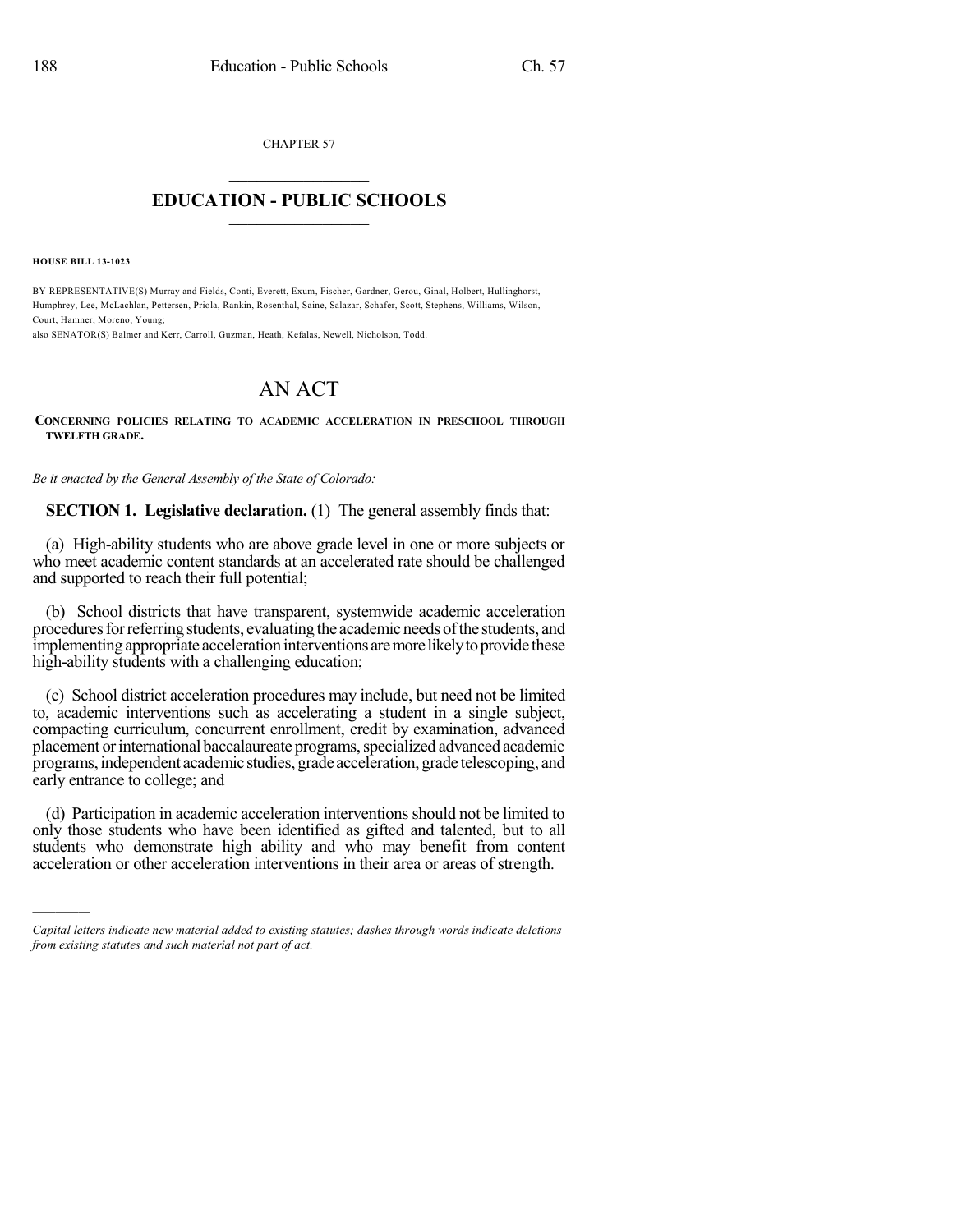(2) Therefore, the general assembly declares that each school district and each institute charter school shall review the systemwide academic acceleration procedures for referral, evaluation, and academic intervention for high-ability students enrolled in the school district or in the institute charter school.

**SECTION 2.** In Colorado Revised Statutes, 22-7-1013, **add** (2.5) as follows:

**22-7-1013. Local education provider - preschool through elementary and secondary education standards - adoption - academic acceleration.** (2.5) (a) EACH LOCAL EDUCATION PROVIDER SHALL REVIEW ITS PROCEDURES CONCERNING ACADEMIC ACCELERATION FOR STUDENTS.ACADEMIC ACCELERATION ALLOWS A STUDENT TO PROGRESS THROUGH AN EDUCATION PROGRAM AT A RATE FASTER OR AT AGES YOUNGER THAN THE STUDENT'S PEERS. THE LOCAL EDUCATION PROVIDER SHALL CONSIDER PROCEDURES THAT MAY INCLUDE, BUT NEED NOT BE LIMITED TO, THE FOLLOWING:

(I) THE PROCESS FOR REFERRAL FOR ACADEMIC ACCELERATION AND PROCEDURES THAT ENSURE THE FAIR, OBJECTIVE, AND SYSTEMATIC EVALUATION OF THE STUDENTS REFERRED;

(II) ADECISION-MAKINGPROCESS FOR ACCELERATED PLACEMENT THAT INVOLVES MULTIPLE PERSONS, INCLUDING A STUDENT'S PARENTS, RATHER THAN A SOLE DECISION-MAKER;

(III) GUIDELINES FOR THE PRACTICE OF ACADEMIC ACCELERATION, INCLUDING THE CATEGORIES,FORMS,AND TYPES OFACADEMIC ACCELERATION AND THE AWARD OF CREDIT;

(IV) GUIDELINES FOR PREVENTING NONACADEMIC BARRIERS TO THE USE OF ACCELERATION AS AN EDUCATIONAL INTERVENTION; AND

(V) AN APPEALS PROCESS FOR DECISIONS RELATED TO ACADEMIC ACCELERATION, AS WELL AS A PROCESS FOR EVALUATING THE ACADEMIC ACCELERATION PROCEDURES AND ITS EFFECTIVENESS IN SUCCESSFULLY ACCELERATING STUDENTS.

(b) IN DESIGNING AND IMPLEMENTING THE ACADEMIC ACCELERATION PROCEDURES, A SCHOOL DISTRICT MAY UTILIZE ANY RESOURCES MADE AVAILABLE THROUGH THE DEPARTMENT OF EDUCATION AND ANY NATIONAL RESEARCH CONTAINING RECOMMENDATIONS FOR DEVELOPING SUCCESSFUL ACADEMIC ACCELERATION PROCEDURES.

**SECTION 3. Act subject to petition - effective date.** This act takes effect at 12:01 a.m. on the day following the expiration of the ninety-day period after final adjournment of the general assembly  $(August 7, 2013, if adjour (111)$ May 8, 2013); except that, if a referendum petition is filed pursuant to section  $1(3)$ of article V of the state constitution against this act or an item, section, or part of this act within such period, then the act, item, section, or part will not take effect